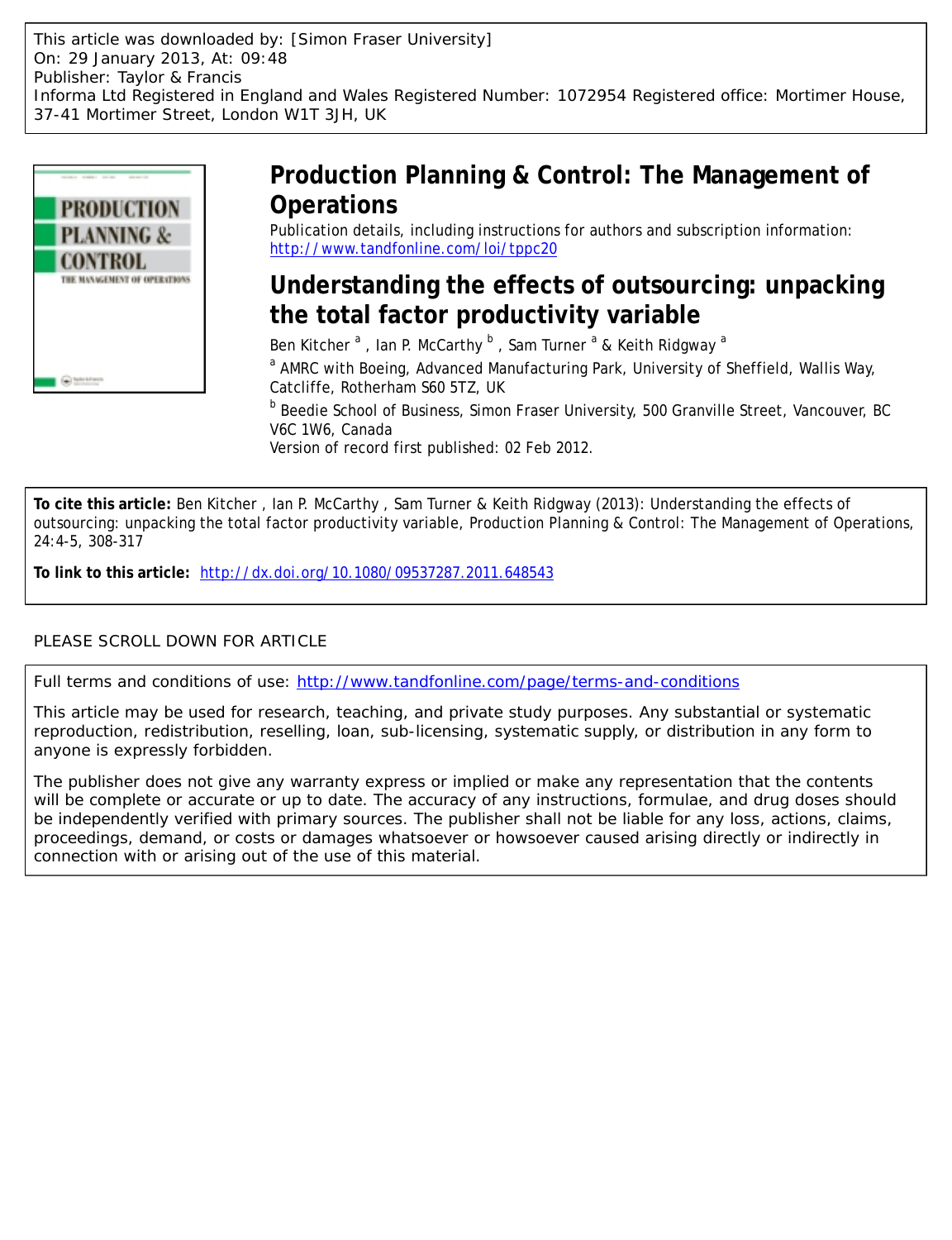

#### Understanding the effects of outsourcing: unpacking the total factor productivity variable

Ben Kitcher<sup>a</sup>, Ian P. McCarthy<sup>b\*</sup>, Sam Turner<sup>a</sup> and Keith Ridgway<sup>a</sup>

<sup>a</sup> AMRC with Boeing, Advanced Manufacturing Park, University of Sheffield, Wallis Way, Catcliffe, Rotherham S60 5TZ, UK; <sup>b</sup>Beedie School of Business, Simon Fraser University, 500 Granville Street, Vancouver, BC V6C 1W6, Canada

(Received in final form 10 November 2011)

Research on why firms should outsource and how they should do it has proliferated in the past two decades, but few consistent findings have emerged concerning the benefits of outsourcing. We argue that this is in part due to the lack of an adequate framework for measuring the effects of outsourcing. To address this, we present such a framework based upon the Cobb–Douglas productivity function. We explain how our framework can be used to unpack one component of the Cobb–Douglas productivity function, the 'total factor productivity', which represents the other numerous sub-variables that affect outsourcing productivity, beyond the capital and labour expenditures. We also demonstrate the framework using a simple illustrative example.

Keywords: outsourcing; Cobb–Douglas; total factor productivity; aerospace; manufacturing; Ishikawa diagram

#### 1. Introduction

The practice of outsourcing is when one company contracts out a part of its existing internal activity to another company (Lei and Hitt 1995, McCarthy and Anagnostou 2004). It is an activity that has gained prominence both in management practice and in the research literature. Particular attention has been paid by researchers to the labour market and the productivity effects of outsourcing practices, where empirical evidence is often employed to examine the effects of outsourcing. However, these and other studies present conflicting findings and arguments over the effectiveness of outsourcing practices (Dabhilkar and Bengtsson 2007). We suggest that these contradictory results can be explained in part due to the method used to measure the effects of outsourcing (Horgos 2009).

To help researchers and managers better understand the productivity (i.e. efficiency of production) implications arising from a decision to outsource, we present and illustrate a framework that relates business inputs (capital and labour) to useful outputs (goods or services). Central to our framework is the Cobb–Douglas (1928) productivity function, a simple and seminal algebraic expression relating production output to production inputs. The function also employs a third variable or factor, total factor productivity (TFP), to crudely account for the other innumerate impacting variables (beyond labour and capital) that also affect productivity. The Cobb–Douglas function was primarily developed to

describe productivity effects arising from the alteration of labour and capital, the two endogenous variables that can be controlled to some extent by managers. However, the Cobb–Douglas function has been extensively employed to gain a retrospective insight as to whether an outsourcing decision has made a positive impact upon the productivity of the firm by evaluating the amalgamated exogenous variables in the form of TFP (e.g. Girma and Görg 2004, Olsen 2006, Gorg et al. 2008). The outcomes of these investigations suggest there is only a tenuous trend between outsourcing intensity and productivity. Thus, we assert that it is important to be able determine the TFP for different outsourcing decisions *ex ante* by identifying and evaluating the pertinent factors affecting the potential TFP change.

To this end, we present a framework that can be used to unpack the TFP variable into a number of specific sub-variables or categories. This follows other studies that closely examined the make-up of other contingent factors such as industry uncertainty (Milliken 1987) and industry velocity (McCarthy et al. 2010). Our framework also complements other outsourcing frameworks (e.g. Fixler and Siegel 1998, Vining and Globerman 1999) and make-versus-buy frameworks (Platts *et al.* 2002), in that we argue that outsourcing performance is contingently dependent on how TFP indicators combine with labour and capital variables to influence the success or failure of an outsourcing decision.

<sup>\*</sup>Corresponding author. Email: imccarth@sfu.ca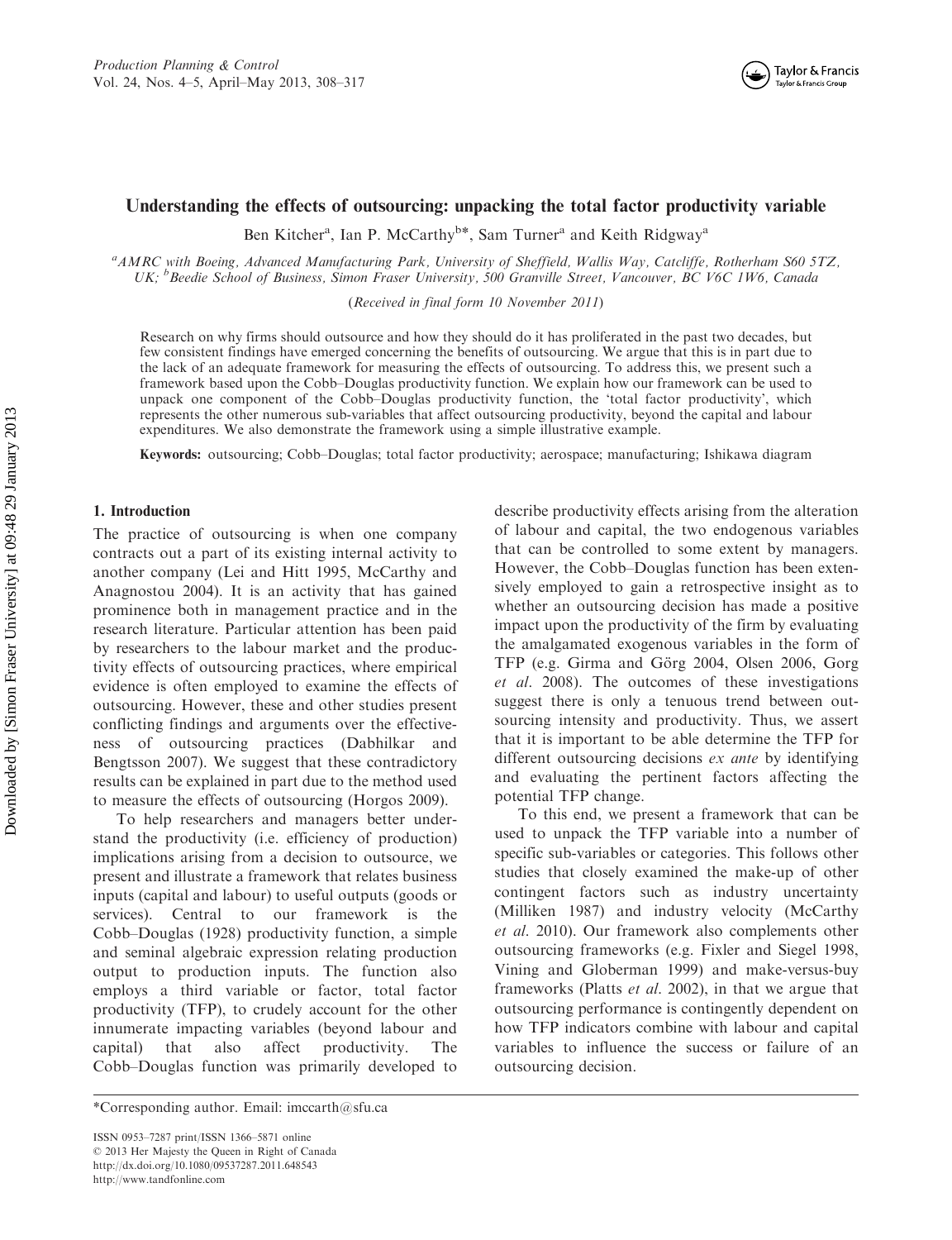We present our arguments in three sections. In Section 2, we review the research on the impact of outsourcing in the operations management and strategy literature focusing on the opportunities that this study presents for developing the TFP framework. In Section 3, we present our framework by introducing the TFP concept and then defining some categories of sub-variables that could affect an outsourcing decision. Then, we illustrate the framework and method. We do this by presenting a simple illustrative to show how potential relationships among the TFP variable and outsourcing performance categories can be unpacked. In Section 4, we explore the implications of our framework for managers and scholars interested in understanding and measuring the impact of outsourcing.

#### 2. Research on the impact of outsourcing

There has been a profusion of management and economic research on outsourcing ever since the practice gained prominence during the latter half of the twentieth century. Generally, much of this research focuses on two broad themes: labour market effects (Feenstra and Hanson 1999) and aggregate- and firmlevel productivity and efficiency (Gilley and Rasheed 2000, Raa and Wolff 2001). In terms of operations management, such effects have prompted researchers to examine the sourcing strategies of Belgian firms (Everaert et al. 2007) and how supply chains should be designed to operate in developing regions (Taps and Steger-Jensen 2007). Furthermore, McCarthy and Anagnostou (2004) show how outsourcing in the UK manufacturing industry reduces the value of a manufacturing firm, which in turn represents a decline in the gross domestic product of the industry, as services and other non-manufacturing activities are outsourced.

In a review of the outsourcing literature, Jiang and Qureshi (2006) argued that outsourcing research focuses on three themes. Two of the themes that dominate the literature are understanding the determinant factors that prompt the decision to outsource and exploring the methods by which a company implements outsourcing. The third, less developed theme (accounting for less than 20% of papers reviewed) is those studies that focus on the impact or results of an outsourcing activity. One reason we suggest for the limited attention to studying outsourcing results is the lack of a framework that guides researchers on how to contingently measure the relationship between different outsourcing decisions and corresponding outputs. To address this and respond to Jiang and Qureshi's (2006) call for researchers to pursue result-based research on outsourcing, we present and illustrate a framework that focuses on unpacking the TFP variable. This allows researchers and managers to determine and quantify some of the categories of TFP sub-variables that affect outsourcing performance and to identify some of the outsourcing opportunities which best represent productivity growth opportunities. We are motivated to develop this framework, because we believe the link between outsourcing intensity and productivity is too simplistic, i.e. a single dimension is insufficient to account for the array of influencing factors on TFP magnitude.

Table 1 lists some of the major studies in management and economics that have used TFP to examine outsourcing results. They were selected using the terms TFP, outsourcing and 'Total Factor Productivity'. Looking across these studies, we identify three themes that support and motivate our study. First, as all the studies listed in Table 1 employed TFP to justify a link between productivity change and outsourcing, they provide arguments that support the need to better estimate the impact of outsourcing on productivity. For example, Olsen (2006) provides a comprehensive review of the prior research that used Cobb–Douglas function to identify a trend between outsourcing intensity (i.e. ratio of purchased and created goods and/or services) and the productivity of the firm or industry. He argues that such studies are needed because the impacts of outsourcing on productivity have received only little attention. Similarly, Girma and Görg  $(2004)$  focus on three separate UK manufacturing industries over the period 1982–1992 and use TFP to examine whether outsourcing has a positive effect on productivity.

Second, in no instance is an unequivocal link between outsourcing intensity and productivity increase proven. While a link is plausible based upon the findings of the literature identified, the mechanisms by which this would operate have not been considered. Olsen (2006) concludes that using TFP growth or magnitude as a measure, the reports studied indicate that in 59% of cases an improvement in productivity has been noticed and that in 41% of studies no improvement is seen. He concludes that 'there are no clear patterns as to how outsourcing affects productivity'; moreover, productivity growth 'much seems to depend on sector- and firm-specific characteristics' (Olsen 2006, p. 28). From this it seems that a weak relationship between outsourcing intensity and improved productivity exists; however, it also suggests that the act of outsourcing itself might not directly lead to increased productivity, reduced costs or improved resource efficiency.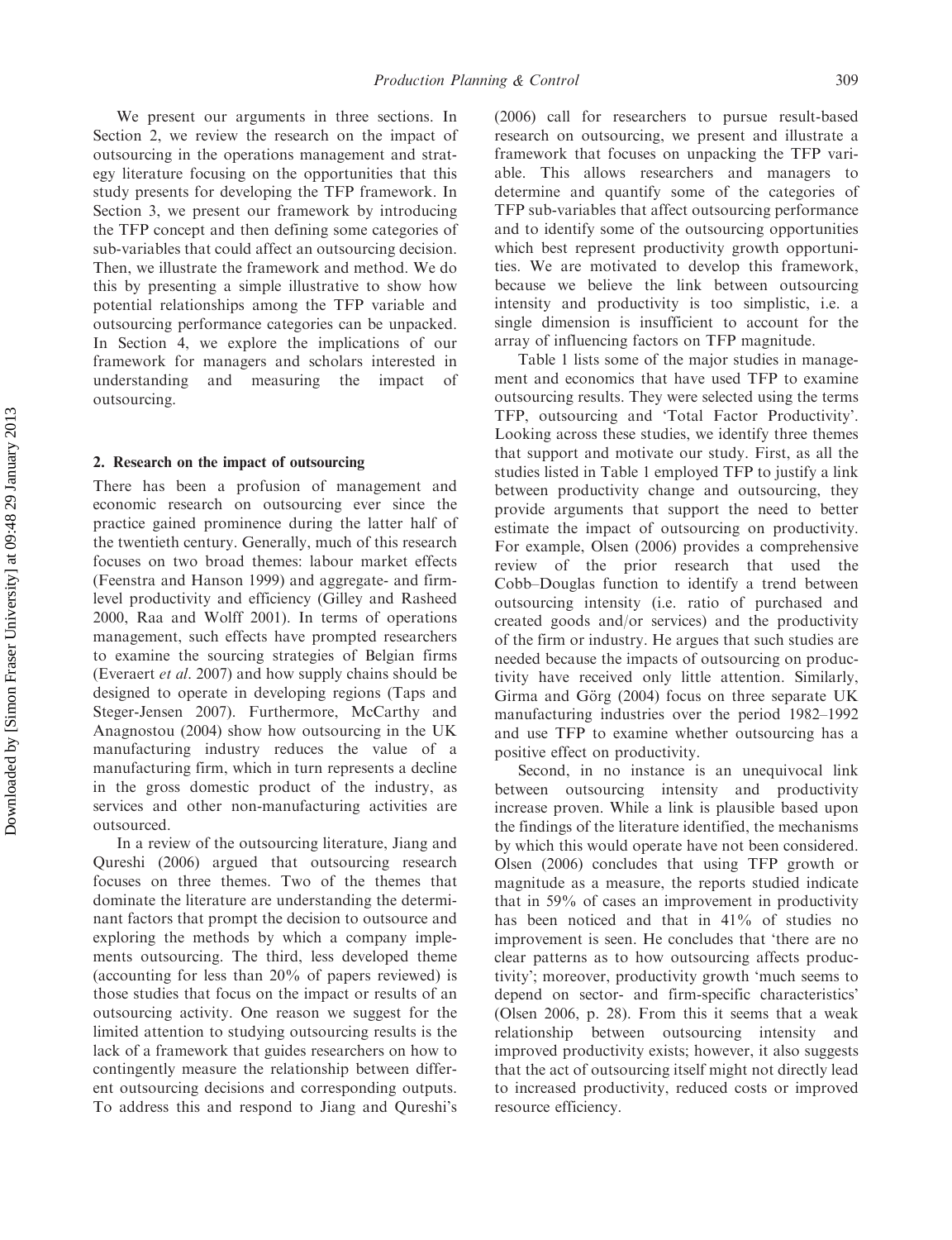|  |  | Table 1. Research on outsourcing and TFP. |  |
|--|--|-------------------------------------------|--|
|--|--|-------------------------------------------|--|

| Authors                    | Approach                                                                                                                                                                                                                                                 | Industries                                                                    | Key findings                                                                                                                                                                        |
|----------------------------|----------------------------------------------------------------------------------------------------------------------------------------------------------------------------------------------------------------------------------------------------------|-------------------------------------------------------------------------------|-------------------------------------------------------------------------------------------------------------------------------------------------------------------------------------|
| Olsen (2006)               | Survey of literature relating<br>to productivity effects of<br>outsourcing, using TFP<br>growth as a benchmark<br>indicator                                                                                                                              | Various manufacturing,<br>both firm and aggregate<br>level                    | The link between outsour-<br>cing and productivity<br>benefit is weak; some<br>benefit is noticed in small<br>manufacturing firms                                                   |
| Feenstra and Hanson (1999) | Compares TFP values for<br>companies operating in a<br>'large country' at aggre-<br>gate level, seeking to dis-<br>tinguish between the<br>benefits seen through<br>technology implementa-<br>tion and through out-<br>sourcing intermediate<br>services | SIC manufacturing indus-<br>tries (aggregated)                                | Increased technology is<br>responsible for 35%<br>increase in the relative<br>income of non-produc-<br>tion workers, whereas<br>outsourcing is responsi-<br>ble for around $15\%$ . |
| Girma and Görg (2004)      | Uses firm-level (SIC) data<br>to analyse TPF growth                                                                                                                                                                                                      | UK chemical, mechanical,<br>instrument and electronic<br>manufacturing        | Intensive outsourcing is<br>directly proportional to<br>firm-level TFP growth                                                                                                       |
| Gorg et al. (2008)         | Firm-level data is used to<br>distinguish between the<br>effects of materials and<br>service outsourcing in<br>manufacturing firms                                                                                                                       | Irish manufacturing com-<br>panies, domestically and<br>internationally owned | Services outsourcing has<br>little effect on productiv-<br>ity for firms who do not<br>export, but has notice-<br>able effect for those<br>exporting                                |
| Raa and Wolff (2001)       | A consolidation framework<br>is used to distinguish<br>between goods and ser-<br>vices outsourcing and<br>their respective effects<br>upon productivity                                                                                                  | US manufacturing firms                                                        | TFP growth in the<br>manufacturing industry<br>during the period<br>$1977-1987$ was aided by<br>the outsourcing of inter-<br>mediate service functions                              |

Third, we note that in the instances that changes in TFP have been measured, it is in conjunction with the measurement of structural or environmental changes, such as radical changes in technological capability. For example, Feenstra and Hanson (1999) examined how a TFP increase can be attributed to specific changes carried out by the business. They observed that outsourcing accounted for a 15% increase in TFP magnitude, while technological innovation was responsible for a 30% growth under the same conditions. These observations are the products of investigations which aim to identify the variables that predetermine the success of an outsourcing decision. However, it is also observed that no single variable offers a signal of sufficient clarity to be distinguishable above the combined magnitude of all other signals. From this, we focus in this article on understanding how multiple variables could be considered to assess the impact of outsourcing.

Together, the literature in Table 1 indicate that the outsourcing of internal functions can have a significant impact upon firm productivity, but the magnitude and

direction of that impact is not always favourable and is difficult to predict without a more fine-grained analysis of the TFP term. This leads us to believe that there is a significant gap in the understanding of how the context of outsourcing decision affects outsourcing performance. That is, the data in the existing literature is concerned with outsourcing and using aggregate TFP to assess success. Thus, it does not have the resolution for us to be able to differentiate the factors between an outsourcing decision which leads to increased productivity and one which does not, and the use of TFP until now should be categorised as 'determinant', as described by Jiang and Qureshi (2006). Olsen's (2006) statement that sector- and firm-specific characteristics affect the productivity growth supports our effort in this article to divide together the variables which describe the firms 'situation'; the financial, geographical and technical landscape in which the firm operates. To this end, we suggest some exogenous and endogenous variables fitting into those financial, geographical and technological categories which ultimately influence the magnitude of TFP growth the firm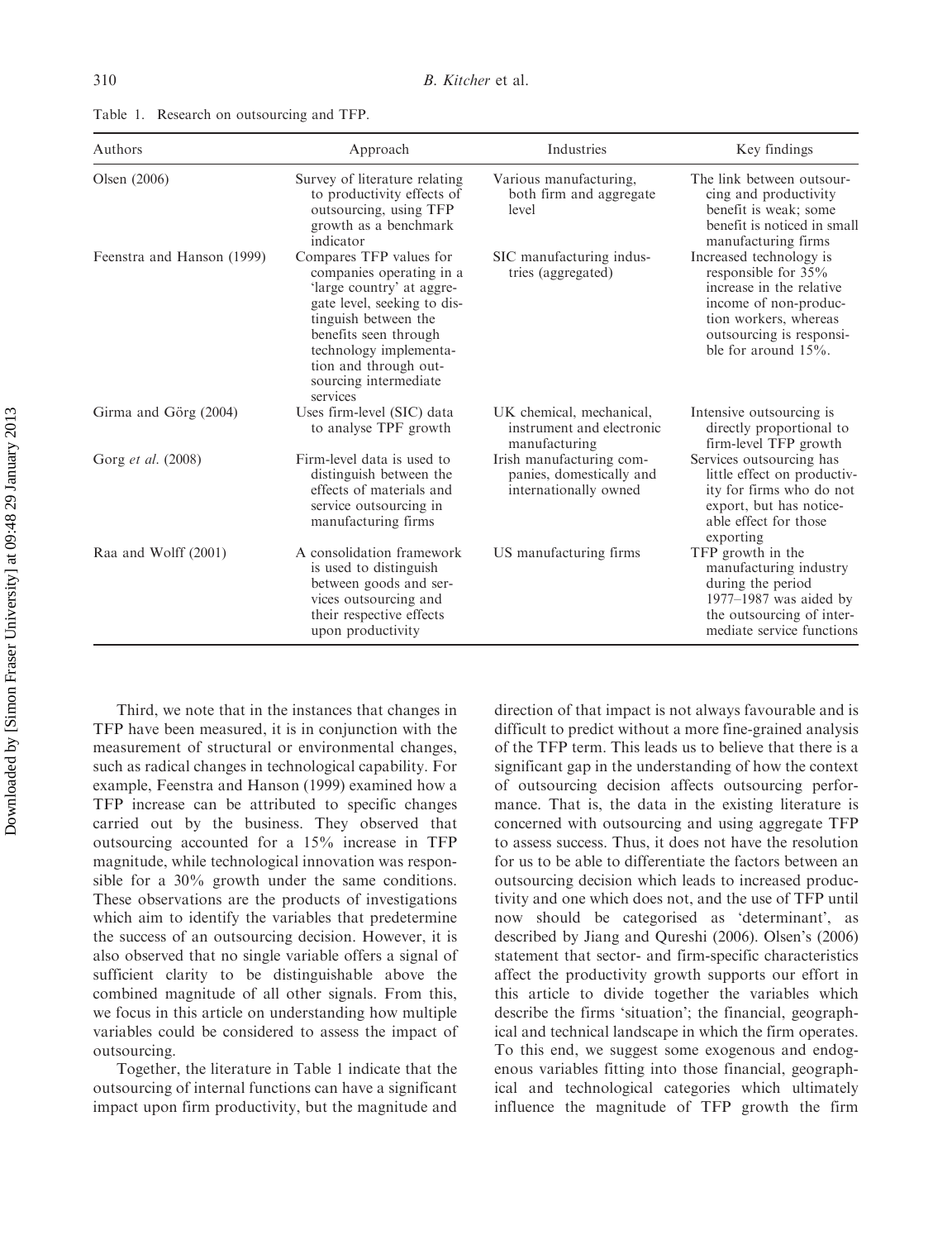should expect as a result of the particular outsourcing decision. A set of such parameters was outlined in the report by Jiang and Qureshi (2006, p. 48) in their framework for outsourcing results analysis, and categorised into those parameters which have available data to be measured and those which are not supported and therefore immeasurable. In that particular instance, however, due to the retrospective nature of the study, only data which happened to be recorded at the time were available. In this article, we argue that these fiscal, physical and technological parameters can be addressed as key metrics, critical to the outcome of the productivity evaluation.

#### 3. Outsourcing: a TFP framework

In this section, we define and discuss the TFP variable. We then describe a framework that can be used to examine how the composition of this variable would impact an outsourcing decision. To do this, we present an illustrative outsourcing example and show how the context of the example can be analysed using the framework so as to offer insight and benefit to managers.

#### 3.1. Total factor productivity

TFP is a factor in the Cobb–Douglas (1928) production function. The now seminal function was introduced as a means to evaluate firm-level and aggregated production magnitudes. The typical two input productivity function describes productivity in terms of the capital and labour applied to a product (Durrand 1937, Aigner and Chu 1968). Capital and labour are subject to an efficiency variable, which is known as the TFP. The classic two-input Cobb–Douglass function is stated in the following form:

 $y = AL^{\alpha} K^{\beta}$ 

where  $Y$  is the process output, the magnitude of productivity. Typically, this would be measured in terms of quantities of good produced, or revenue generated through sales or exports (if considering an aggregated national product). In this article, we consider the process output to be directly proportional to TFP, where capital and labour inputs are constraints.

A is the TFP; the other numerous sub-variables (beyond that explicitly accounted for capital and labour) that affect the productivity. The aim of this article is to present a framework for identifying, grouping and evaluating the implicit sub-variables that might constitute the TFP for different outsourcing decisions.

L is the labour input, the hours of labour invested per product. This is assumed to be constant and exclusive from TFP. In reality, however, a change in TFP might have a subsequent affect upon hours required, but to preserve simplicity for the present examination, the labour hours required per product is benchmarked by the in-house process.

 $K$  is the capital input, the capital investment required to facilitate production, for both recurring and non-recurring expenditure. As with labour investment, this variable is considered constant for our examination despite fair assumption that some TFP inputs might affect the amount of capital required to carry out production.

 $\alpha$  and  $\beta$  are the elasticity constants; these exponents account for diminishing returns, i.e. the values of  $\alpha$  and  $\beta$  should each equal less than 1, such that the marginal product diminishes as capital and labour inputs are increased. The values of  $\alpha$  and  $\beta$  are derived by means of best fit to the existing data. Cobb and Douglass (1928) themselves employed an  $\alpha$  value of 0.75 (and consequently  $\beta = 0.25$ , assuming that  $\alpha + \beta = 1$ ) which achieved a suitable fit to their 1899–1922 production data. Subsequent studies (using the Durrand (1937) independent exponent form) have tended to agree with values of these magnitudes. For example, Meeusen and van Den Broeck (1977) analysed the 1962 Census of Manufacturing Industries, demonstrating values for  $\alpha$ and  $\beta$  ranging from 0.71 to 0.84 and 0.15 to 0.34, respectively, with a combined figure closely approximating 1. The values of  $\alpha$  and  $\beta$  are circumstantial; they are specific to a particular industry, geographic location and time period and like TFP are products of the environment in which the company operates. Again like TFP, the elasticity constraints are defined by human actions and typically quantified at an aggregate level; however, these do not vary significantly over time or between economic or social conditions. As such, for this examination, they are assumed to be fixed. Furthermore, for the studies mentioned in Table 1,  $\alpha$  and  $\beta$  have also been assumed static, such that productivity changes can be expressed as a product of TFP only.

A criticism of the Cobb–Douglass function concerns its applicability and validity. Labini (1995), for instance, argues that the static values assigned to  $\alpha$  and  $\beta$  are insufficient to be able to account for the distribution of production shares, and that a dynamic value (i.e. one that accounts for fluctuations in the rate of change of marginal product) should be implemented in their place. Also, Barnett (2004) points out that the dimensions of the constant TFP are raised to the power of the exponents of labour and capital. Should these exponents each equal unity, the dimensions are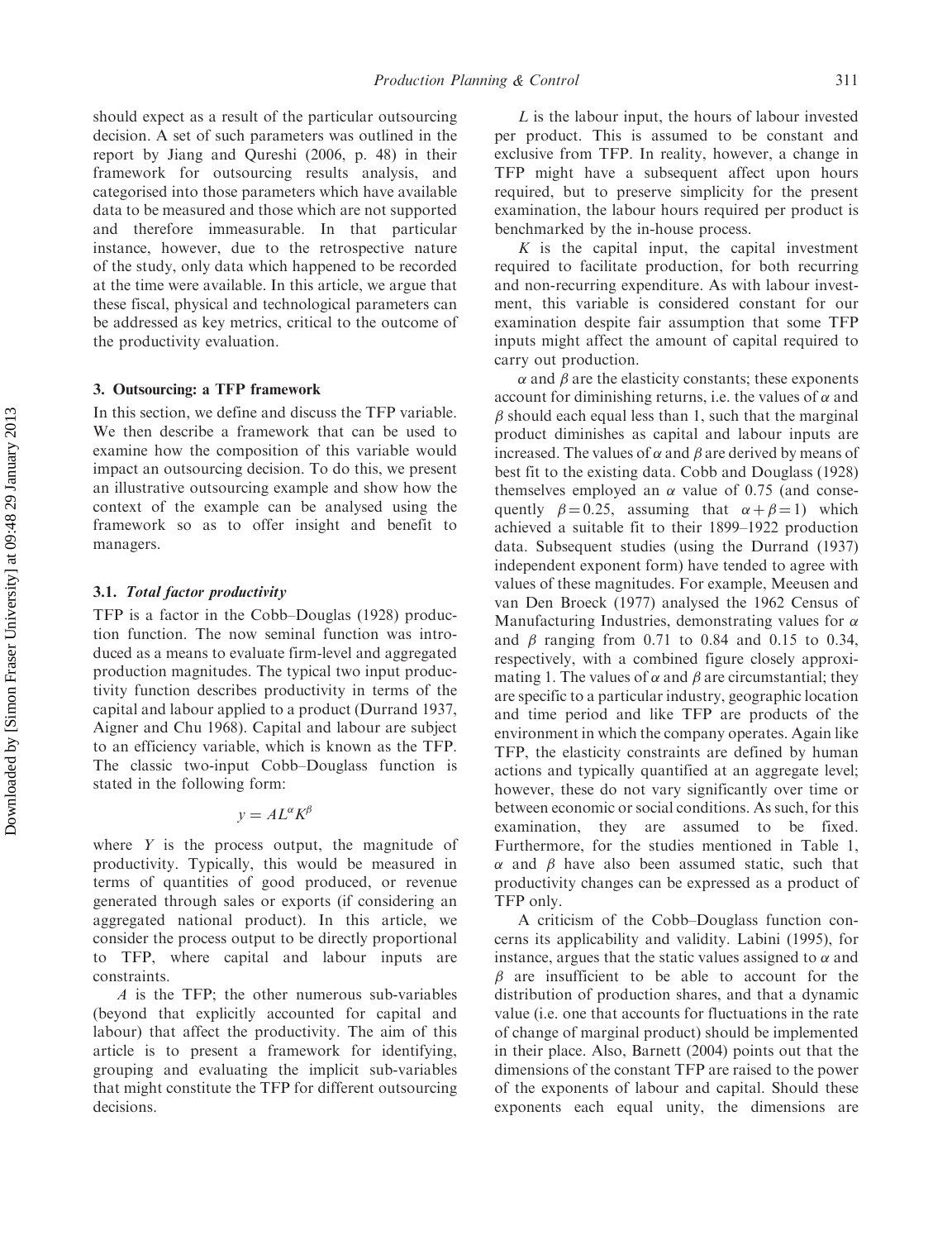

Figure 1. Example of how the Ishikawa diagram can be used to unpack TFP.

acceptable and meaningful, but we have already established non-integer values <1 are typical, in which case the dimensions of TFP are meaningless. Such criticisms indicate that TFP, while appropriate for examining the link between outsourcing and performance, has been treated as a 'dumb' number. This constrains the TFP to a measurable but unintelligible variable unable to help decision makers assess a current, unique set of outsourcing circumstances. With the following framework, we present a method by which managers can evaluate the circumstances in which they are exposed to, the effect these decisions might have on the TFP value they should expect to achieve through implementation of an outsourcing strategy.

#### 3.2. The framework

The framework we present is used to unpack and define TFP for different outsourcing decisions. It involves two major steps.

In the first step, we employ the problem-solving tool, the Ishikawa (1990) diagram, to unpack TFP variable into a number of sub-variables. We identify TFP as the observed effect or symptom in the Ishikawa diagram, from which point we can begin to draw out the sub-variables which influence it, and furthermore the subsequent variables influencing them. Each level of variable is broken down until we have variables that can be individually measured. As a problem-solving method, the Ishikawa diagram assumes that each 'branch' or sub-variable (Figure 1) is of equal importance to its counterparts at the same hierarchical level. We note, however, that some of the branches will ultimately have a greater influence on the TFP magnitude than others, but for now the diagram serves the purpose of allowing us to illustrate the causes behind TFP magnitude changes. Furthermore, while the Ishikawa diagram traditionally has four branches or the 4 Ms – materials, machines, manpower and methods – that unpack the causes behind internal manufacturing process problems, the branches of the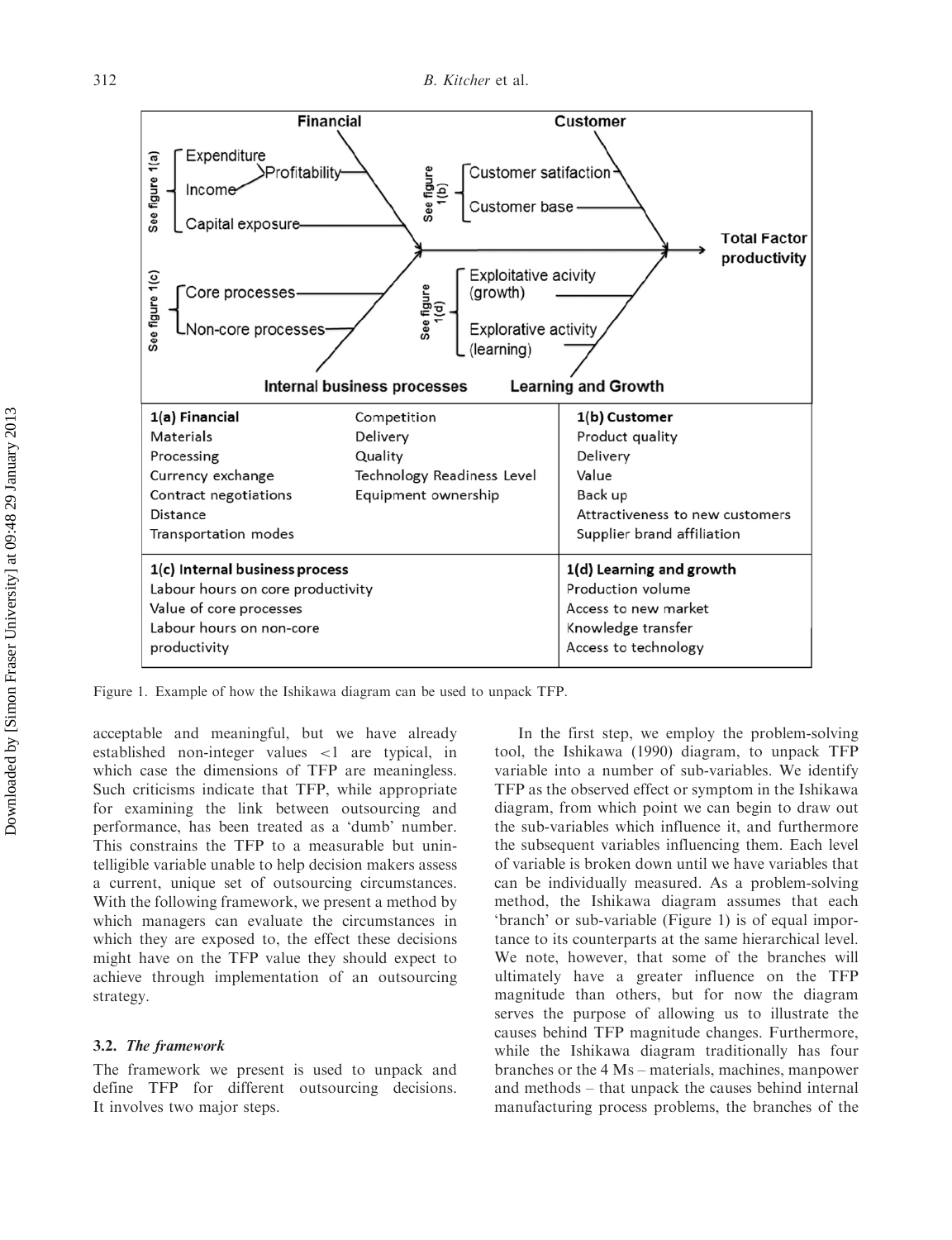| ocatio |  |
|--------|--|

| Characteristic       | Supplier 1                                                          | Supplier 2                                            |  |
|----------------------|---------------------------------------------------------------------|-------------------------------------------------------|--|
| Geographic proximity | Based in a similar geographic location to the<br>purchasing company | Geographically distant from the purchasing<br>company |  |
| Growth approach      | Long established business based on traditional<br>working methods   | Business model based around rapid growth              |  |
| Labour force         | Skilled labour with higher wages                                    | Low labour cost                                       |  |
| Capabilities         | Similar capabilities to in-house manufacture                        | Maintains and implements cutting edge<br>technology   |  |
| Process              | Small batch sizes                                                   | Large batch sizes                                     |  |

diagram can be altered to focus on variables pertinent to different situations. We employ the four perspectives, customer, financial, internal business process and learning and growth, from the strategic performance management tool, the balanced scorecard (BSC) (Kaplan and Norton 1992). These perspectives provide a coherent link between a corporate mission statement and the behaviours and outputs of firms and thus can be used as sub-variables to unpack and make the causes of TFP growth intelligible. The first of these sub-variables is the financial perspective, which is intended to describe the performance of the business from the perspective of the shareholder. Second, the customer perspective is a sub-variable for how outsourcing decisions affect the perception of the customer of the business. Further, the internal business process perspective is the sub-variable for how outsourcing impacts the internal processes by which the business creates value. Finally, the learning and growth perspective is the sub-variable that measures how the outsourcing decision will extend, diminish or shift existing knowledge gaps and present growth opportunities.

Table 2. Description of potential suppliers.

The second step in our framework involves taking the 'measurable' variables defined in the Ishikawa diagram, and creating a comparison table to examine how each variable might vary for different outsourcing options. To do this, the existing in-house (non-outsourcing option) is scored zero, and the variables for each outsourcing option are allocated either a positive or negative score. The scores of the comparison table are then summed to assess the relative positive and negative effects each outsourcing option has on productivity.

#### 3.3. Framework illustration

By means of example, we proffer a hypothetical situation whereby two alternative external suppliers are being considered by an North American owned and located manufacturing company to carry out a non-core manufacturing process. The particular measures we use for this illustrative example were derived from the authors' experience in the aerospace manufacturing sector. The primary branches of Figure 1 were defined by the BSC perspectives – financial, customer, internal business process and learning and growth – and provide a universal starting point for considering the potential implications of an outsourcing decision.

Two potential supplying companies are considered. They manufacture a typical static gas turbine engine component. One is a long established and reputable local supplier and the other is a recent internationally located entrant to the market. The suppliers are characterised by the criteria shown in Table 2. To score and compare the suppliers using the TFP sub-variables shown in Figure 1, we present Table 3. It indicates that the benchmark (in-house) method would yield no difference in TFP, supplier 1 would result in an increase in TFP on the basis of a score of +5 and supplier 2 would offer further benefit over both the benchmark and supplier 1 with a score of  $+9$ . We deconstruct these scores to develop general comments about the categories of sub-variables as follows.

#### 3.3.1. Customer

Supplier 1 offers an overall negative effect upon TFP magnitude due to not being able to control delivery schedules. Supplier 2 offers overall benefit despite negative connotations of offshore outsourcing: supplier brand affiliation and the attractiveness to new customers both suffer due to increased perception of quality escapes caused by outsourcing.

#### 3.3.2. Financial

The example indicates supplier 1 to be the most preferred source in terms of cost, centring around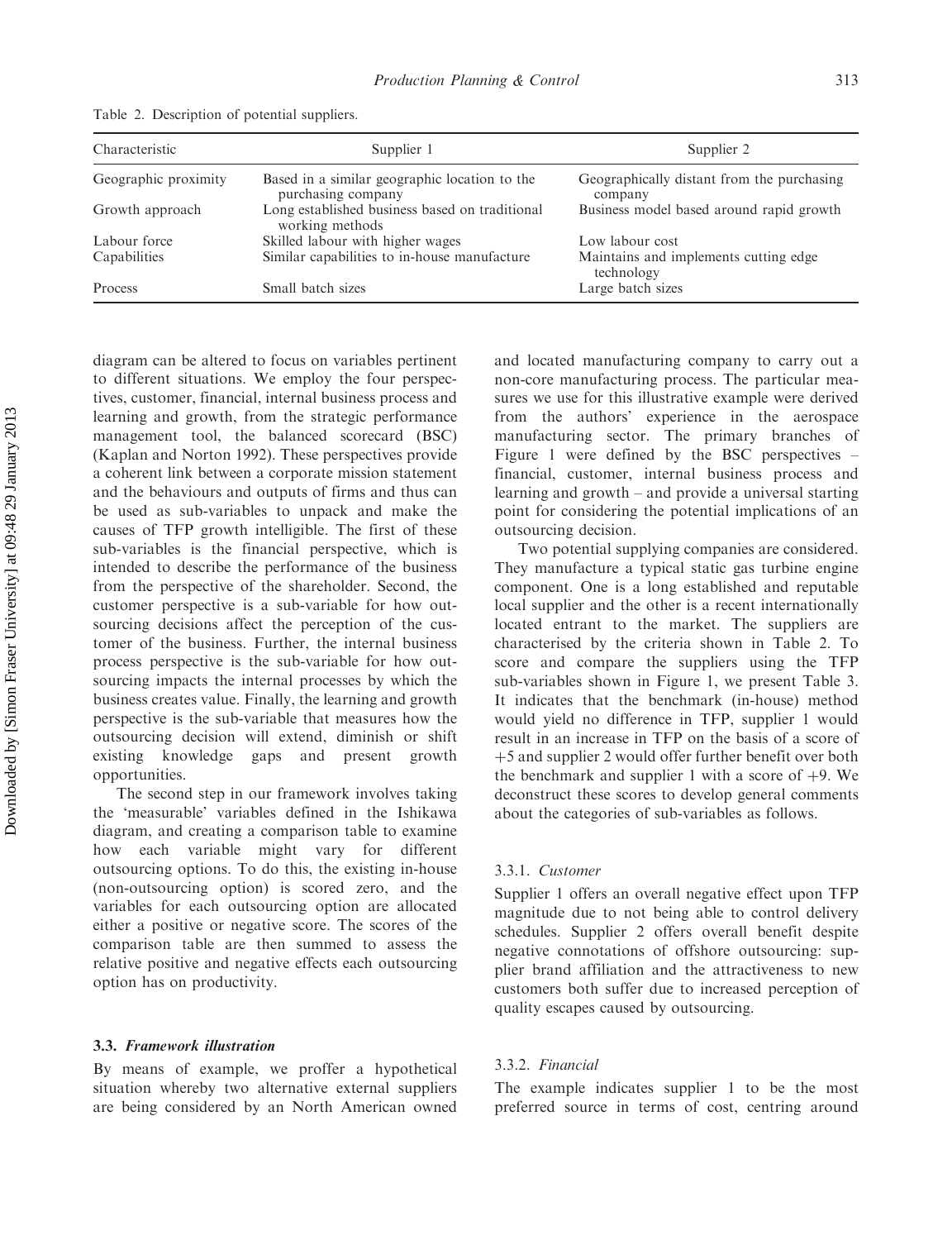| Category                  | Metrics                               | In house | Supplier 1 | Supplier 2 |
|---------------------------|---------------------------------------|----------|------------|------------|
| Customer                  | Product quality                       | $\theta$ | $\Omega$   |            |
|                           | Delivery                              |          |            |            |
|                           | Value                                 |          |            |            |
|                           | Back up                               |          |            |            |
|                           | Attractiveness to new customers       |          | - 1        |            |
|                           | Supplier brand affiliation            |          |            |            |
|                           | Total                                 |          | $-3$       |            |
| Financial                 | Materials                             |          |            |            |
|                           | Processing                            |          |            |            |
|                           | Currency exchange                     |          |            |            |
|                           | Contract negotiations                 |          |            |            |
|                           | <b>Distance</b>                       |          |            |            |
|                           | Transportation modes                  |          |            |            |
|                           | Competition                           |          |            |            |
|                           | Delivery                              |          |            |            |
|                           | Quality                               |          |            |            |
|                           | TRL                                   |          |            |            |
|                           | Equipment ownership                   |          |            |            |
|                           | Total                                 |          |            |            |
| Internal business process | Labour hours on core productivity     |          |            |            |
|                           | Value of core processes               |          |            |            |
|                           | Labour hours on non-core productivity |          |            |            |
|                           | Cost of non-core activities           |          |            |            |
|                           | Total                                 |          |            |            |
| Learning and growth       | Production volume                     |          |            |            |
|                           | Access to new market                  |          |            |            |
|                           | Knowledge transfer                    |          |            |            |
|                           | Access to technology                  |          |            |            |
|                           | Total                                 |          |            |            |

Table 3. Comparison of suppliers using the metrics in Figure 1.

a benefit in reduced capital expenditure. Supplier 2 also offers negligible benefit according to the example.

#### 3.3.3. Internal business processes

Both suppliers 1 and 2 appear to offer similar benefit to the purchasing company through the liberation of hours to be spend on core competences.

#### 3.3.4. Learning and growth

Both suppliers 1 and 2 offer great benefit to the purchasing company by opening knowledge diffusion routes.

Analysis of this illustrative scoring example (particularly the cost-based variables) highlights a limitation in our relatively simplistic comparison method. By not assigning importance to each sub-variable, and similarly not calculating magnitudes of differentiation for our measurable variables, we allow what might be insignificant factors such as transportation/logistical expenses to take an equal leverage upon overall score as a primary aspiration such as processing cost reduction. This manifests itself as a reduced magnitude for the total financial benefit, despite the intention of our demonstrative scoring to show that supplier 2 would yield a significant cost saving.

A question regarding data being populated into the study is also presented; how do we confirm the quality of the data upon which our decision is based? If the data are not of sufficient quality, does the output of the exercise offer us any greater insight than a comparison of recurring cost data (comparison of quotations) alone? It is clear that if we are to either increase the number of metrics we are considering, or increase the volume of empirical data supporting each metric, the reliability of the result increases.

In sum, the example simply shows how the framework can be used to deduce the most beneficial outcome (i.e. supplier 2). It maps and makes transparent our assumptions about benefits in cost reduction as well as increased customer satisfaction (though increased product quality) and internal 'Knowledge and Learning' by knowledge diffusion and increased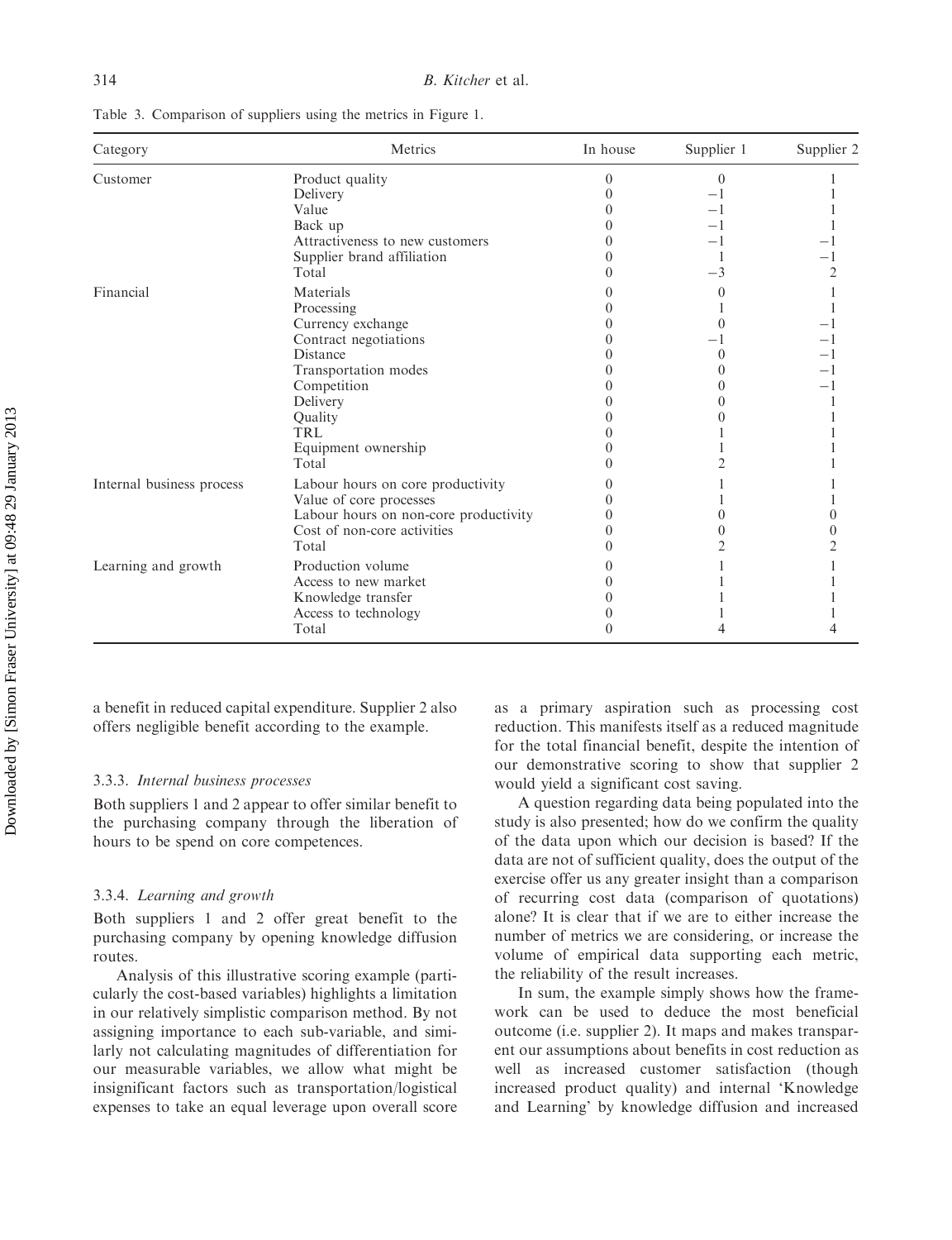time spent on core competencies. Largely, this is portrayed by the example and the framework would suggest that supplier 2 is, all things considered, the most favourable option for production of the component. In the context of TFP, the selection of supplier 2 would facilitate higher production volumes if the same capital and labour resources are to be committed, or that capital and/or labour inputs may be decreased to achieve the current level of productivity. Finally, it is important to note that in practice evidence would be presented to support the assumptions and indicate the impacts of the variables in the framework.

#### 4. Discussion and conclusions

The central contribution of our study is the development and illustration of a framework for unpacking the outsourcing decision using the TFP, a variable in the Cobb–Douglass function. With this framework, we argue that it is possible to forecast how TFP variance for different outsourcing options would impact outsourcing performance. This allows managers and researchers to identify the variables which affect the contingent benefit realised by an outsourcing decision. We now discuss several implications of the framework, of relevance to both management practice and future empirical research.

First, where several outsourcing options might all represent an opportunity for benefit, our framework provides a reliable and sanitised method of quantifying the magnitude of benefit. However, as argued earlier in this article, the simplistic comparison method we present is only an illustration; it is not sufficiently accurate to prescribe the level of benefit an organisation should expect to see. Therefore, we suggest that evaluation and comparison methods for other cognate decision-making problems could be applied to TFP forecasting. Currently, there is a considerable gap in our capability for defining measurable variables (the secondary branches of the Ishikawa diagram), how we assign importance to each branch and how we subsequently score and evaluate the data. This problem is suited to multi-criteria decision analysis (MCDA), which develops methodologies for practitioners to apply in order to overcome complex decision problems (Figueira et al. 2005). A commonality between MCDA theories is the way in which qualitative/quantitative, explicit/implicit, empirical/derived data is brought together; dimensionally incompatible information from disparate sources is handled in nearly all MCDA problems. It is recognised that MCDA's ability to combine these data in a logical fashion, which replicates the complex evaluation methods we

tacitly employ when faced with such problems, makes it especially suitable for use in outsourcing decision problems where we wish to use TFP forecasting.

Second, our literature review highlights how TFP has already been used with reference to outsourcing decision problems, furnishing us with data and accounts of the effects some outsourcing decisions have already made. Provided we can obtain the relevant supporting information (as defined by the preferred MCDA method, above), we suggest application of the TFP forecasting method to the pre-existing studies mentioned in Table 1 and propose how the TFP forecasting method would suggest that the overall productivity change would occur compared to the measured value in each study. As well as being a pertinent example of the framework worthy of discussion in itself, this study would allow us to begin to generate weighting factors for the metrics used, which could be used as baselines in subsequent studies.

Third, our examination might suggest that the TFP variable itself is a function of the measurable variables we identified. Although the measurable variables identified are undeniably linked, significant data are required to solve an algorithm with so many variables, so as to generate an explicit function for TFP. However, application of artificial neural networks (ANN) may meet the same objective. ANNs are seen as particularly useful when considering how many disparate inputs can have impact upon perceivably unrelated outputs; 'it is often easier to have data than to have good theoretical guesses about the underlying laws governing the systems' (Zhang et al. 1998, p. 35). Of course, the accuracy of the TFP magnitude output would be directly related to the appropriate selection of input parameters; those inputs would be identified through testing of the model and alignment with the data which is both already available to train the network and would be easily available for the user to measure.

The framework's greatest impact remains with managers faced with an outsourcing decision. With an ability to identify those factors that affect the success of outsourcing, managers not only shall be better informed of the overall impact of the decision, they will also be aware of those factors which have the greatest bearing on success. This allows them to investigate how to affect those factors to best enable a positive result. The metrics used in the TFP forecasting method would be expected to vary between firms, and due to the size of some multinational firms some discrepancy in forecasting metrics may be evident within the same organisation also. To investigate this, and to capture universal opinion on the drivers of TFP, we suggest that a Delphi Analysis be carried out to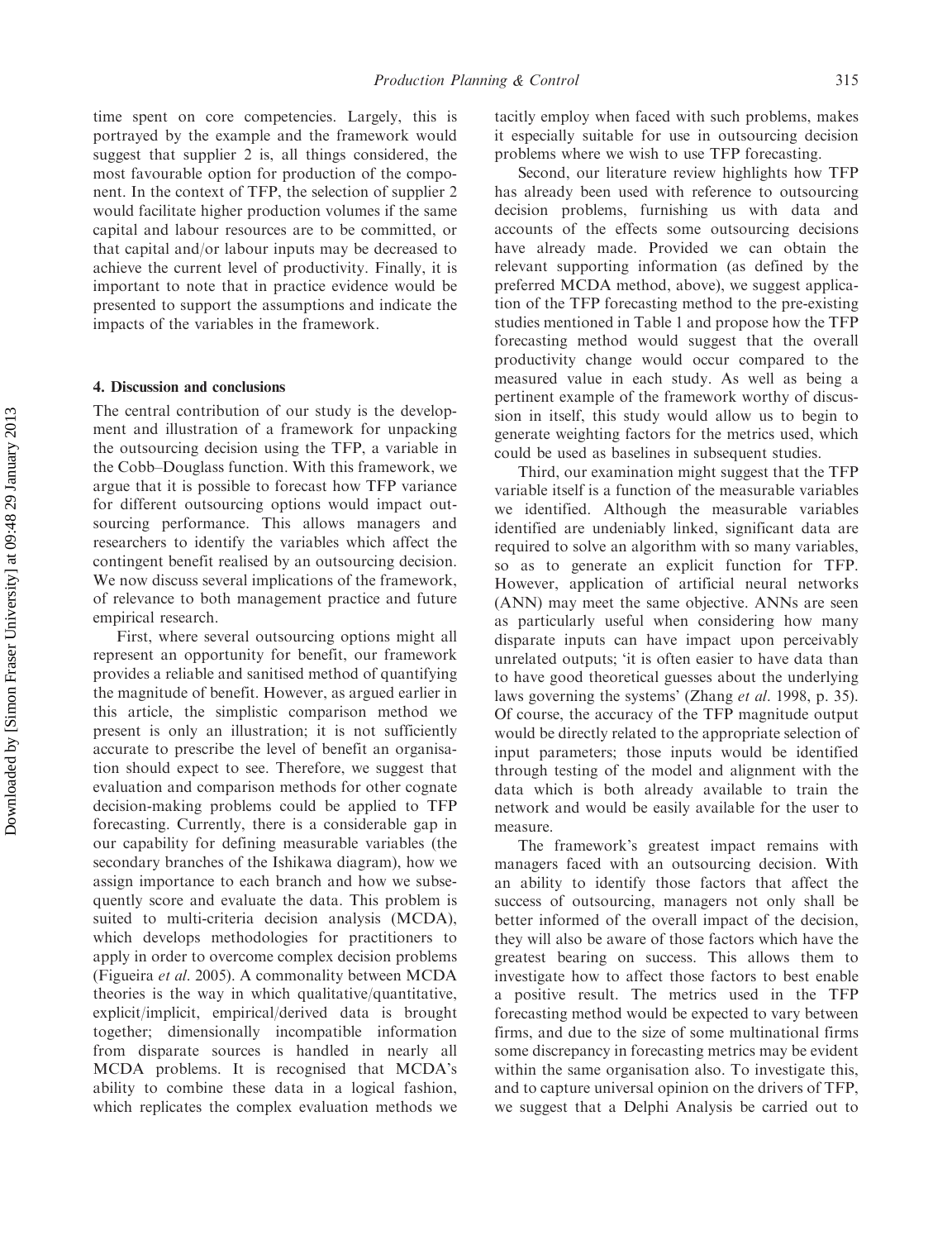determine the company's overall TFP forecasting criteria and their rankings.

#### Notes on contributors



Ben Kitcher is a Lead Engineer for machining processes at the University<br>of Sheffield's Advanced Advanced Manufacturing Research Centre (AMRC). Ben has worked at the Centre for 5 years, developing decision support tools for the selection of manufacturing processes, research projects and product developments.

The tools developed include elements of the Trade Study method, the Analytical Hierarchy Process and the Balanced Scorecard. Combination of these elements has yielded a tool set and process template which has particular relevance to mid-to-high TRL projects, having already been proven in industrial projects for Rolls-Royce, Messier-Dowty, Boeing, BAe Systems and to research projects sponsored by TSB and EU FP7.



Professor Ian McCarthy is the Canada Research Chair in Technology and Operations Management in the Faculty of Business Administration at Simon Fraser University. He received his MSc and PhD degrees from the University of Sheffield, and prior to joining Simon Fraser University he was a Faculty Member

at the Universities of Warwick and Sheffield. Focusing on technology-based firms, Professor McCarthy is well known for his work on how firms should be designed and managed, in terms of their operations, so as to succeed in different industries. He uses complex systems theory, evolutionary theory and classification methods to identify and map the different operational designs that firms must adopt. In particular, he is interested in how firms differ in their new product development processes, R&D management control systems, outsourcing practices and collaborative networks.



Dr Sam Turner is the Head of the Process Technology Group at the Advanced Manufacturing Research Centre (AMRC) and has worked with the AMRC since its foundation in 2001 on machining technologies, growing the group to 50 strong. Since this time, he has undertaken research in machining dynamics, titanium and

nickel alloy machining, machine tool adaptive control, cutting tool design and machining strategies. The research, sponsored through EPSRC, TSB, EU FP6, FP7 and industry, has been recognised in industry as delivering step change technologies. He has over 10 peer reviewed journal and conference papers on machining technology and has extensive experience of applying this research to industrial projects and uses this experience to focus on the significant gaps within the current fields of research that will have step change impact on future production processes.



Professor Keith Ridgway is the Executive Dean of the University of Sheffield Advanced Manufacturing Institute comprising the Advanced Manufacturing Research Centre with Boeing (AMRC) and the Nuclear AMRC. The AMRC was established in 2001 to carry out research in manufacturing technologies directly

related to the aerospace industry. In addition to Boeing, the AMRC has more than 60 sponsors, including BAe Systems, Rolls-Royce and Messier Dowty. Application of the research developed has led to a step change in the manufacturing capability of many of the industrial sponsors and encouraged their on-going commitment and support. He is a Fellow of the Royal Academy of Engineering, the Institution of Mechanical Engineers, Royal Institute of Naval Architects and Royal Aeronautical Society and was awarded the OBE for services to UK manufacturing industry in June 2005. He has over 160 publications including 57 journals articles.

#### **References**

- Aigner, D.J. and Chu, S.F., 1968. On estimating the industry production function. The American Economic Review, 58 (4), 826–839.
- Barnet, W., 2004. Dimensions and economics: some problems. Quarterly Journal of Austrian Economics, 7 (1), 95–104.
- Cobb, C.W. and Douglas, P.H., 1928. A theory of production. The American Economic Review, 18 (1), 139–165.
- Dabhilkar, M. and Bengtsson, L., 2007. Invest or divest? On the relative improvement potential in outsourcing manufacturing. Production Planning & Control, 19 (3), 212–228.
- Durrand, D., 1937. Some thoughts on marginal productivity, with special reference to professor Douglas' analysis. The Journal of Political Economy, 45 (6), 740–758.
- Everaert, P., Savens, G., and Rommel, J., 2007. Sourcing strategy of Belgian SMEs: empirical evidence for the accounting services. Production Planning & Control, 18 (8), 716–725.
- Feenstra, R.C. and Hanson, G.H., 1999. The impact of outsourcing and high-technology capital on wages: estimates for the United States, 1979–1990. The Quarterly Journal of Economics, 114 (3), 907–940.
- Figueira, J., Greco, S., and Ehrgott M., eds., 2005. Multiple criteria decision analysis: state of the art surveys. Dordrecht: Kluwer Academic.
- Fixler, D.J. and Siegel, D., 1998. Outsourcing and productivity growth in services. Structural Change and Economic Dynamics, 10 (1), 177–194.
- Gilley, K.M. and Rasheed, A., 2000. Making more by doing less: an analysis of outsourcing and its affects on firm performance. Journal of Management, 26 (4), 763–790.